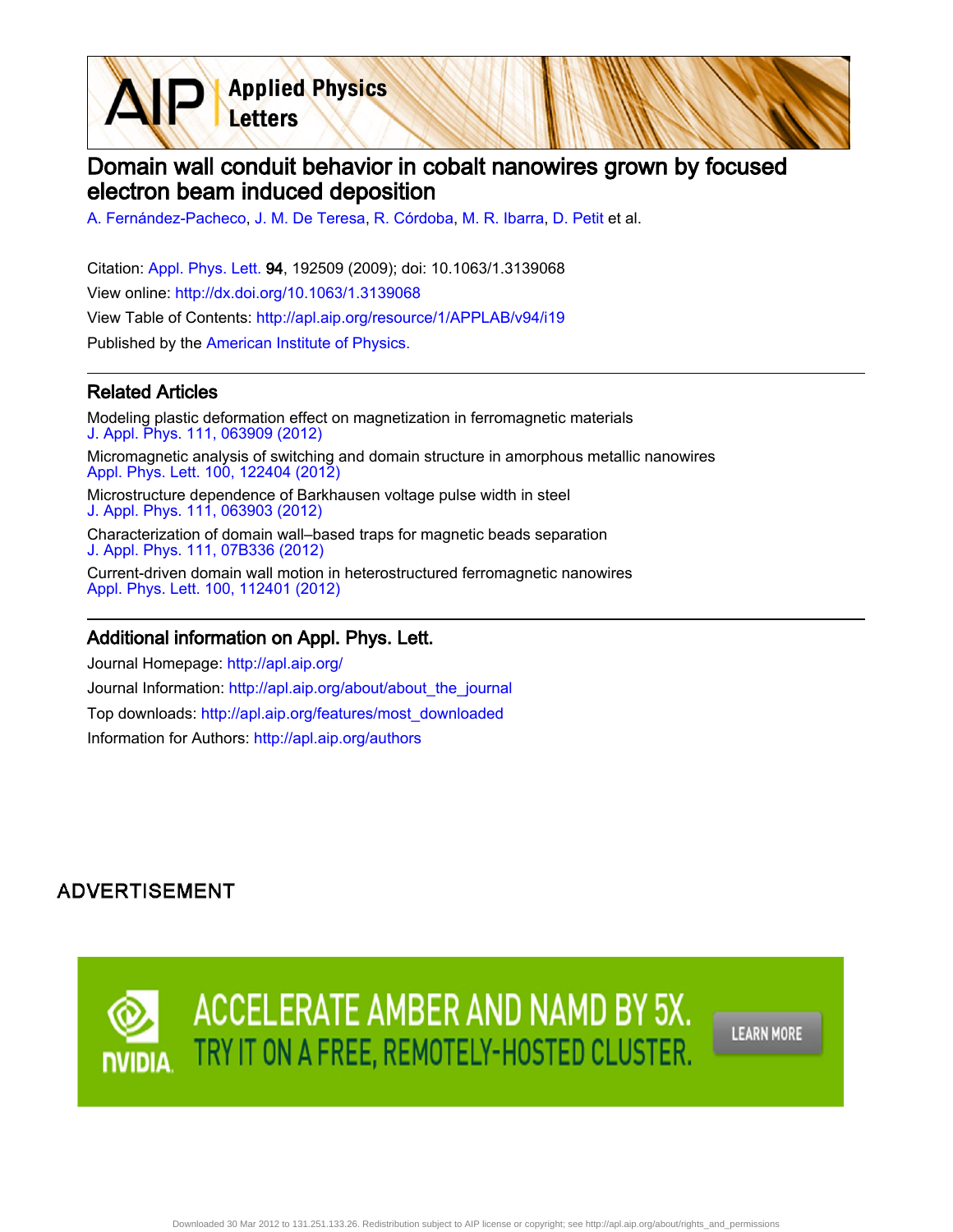### **[Domain wall conduit behavior in cobalt nanowires grown by focused](http://dx.doi.org/10.1063/1.3139068) [electron beam induced deposition](http://dx.doi.org/10.1063/1.3139068)**

A. Fernández-Pacheco,<sup>1,2,3</sup> J. M. De Teresa,<sup>2,3[,a](#page-1-0))</sup> R. Córdoba,<sup>1,3</sup> M. R. Ibarra,<sup>1,2,3</sup> D. Petit,<sup>4[,b](#page-1-1))</sup> D. E. Read,<sup>4</sup> L. O'Brien,<sup>4</sup> E. R. Lewis,<sup>4</sup> H. T. Zeng,<sup>4</sup> and R. P. Cowburn<sup>4</sup> 1 *Instituto de Nanociencia de Arag*ό*n, Universidad de Zaragoza, Zaragoza 50009, Spain* <sup>2</sup> *Instituto de Ciencia de Materiales de Aragón, Universidad de Zaragoza-CSIC, Facultad de Ciencias, Zaragoza 50009, Spain*

3 *Departamento de Física de la Materia Condensada, Universidad de Zaragoza, Zaragoza 50009, Spain* 4 *Department of Physics, Nanoscale Magnetics Group, Blackett Laboratory, Imperial College London, Prince Consort Road, London SW7 2BW, United Kingdom*

Received 14 November 2008; accepted 28 April 2009; published online 15 May 2009-

The domain wall nucleation and propagation fields in cobalt nanowires grown by focused electron beam induced deposition are measured using spatially resolved magneto-optical Kerr effect. The study was systematically done for wire widths from 600 to 150 nm, finding significant differences in the value of both fields for the wires, indicating high quality domain wall conduit behavior. The extreme simplicity and flexibility of this technique with respect to the multistep lithographic processes used nowadays opens a different route to create magnetic nanostructures with a good control of the domain wall motion. © *2009 American Institute of Physics*. [DOI: [10.1063/1.3139068](http://dx.doi.org/10.1063/1.3139068)]

The local deposition of materials by means of focusedelectron-beam-induced-deposition (FEBID) and focused-ionbeam-induced-deposition (FIBID) is an interesting way to grow nanostructures. The beam decomposes the adsorbed molecules as it is scanned on the surface, inducing a localized deposit. Thus, the creation of patterns with nanometer resolution is performed in a direct way, just as "a pencil writing on a paper." This simplicity is the main advantage with respect to other more well-established lithographic techniques, where several steps, usually involving resist, are required. FEBID and FIBID are currently used in a wide range of research applications, as well as in industry, with carbon and tungsten being the most common used materials.<sup>1,2</sup> Regarding the deposition of magnetic nanostructures by these techniques, results in the literature can be found for iron<sup>3</sup> and cobalt. $4\frac{1}{4}$  As the deposits are usually formed from an organometallic precursor, the metal content ranges from a few to several tens of atomic percent but rarely exceeds 50 at. %. The remaining part is mainly composed of carbon, whose fraction becomes a key parameter, which normally alters dra-matically the properties of the deposited material.<sup>1,2,[6–](#page-3-4)[8](#page-3-5)</sup> Thus, the magnetic characterization of these materials is an essential issue. To date, studies of the magnetism of single nanodeposits have been carried out, either in an indirect way, by electrical magnetotransport measurements,<sup>6,[8](#page-3-5)</sup> or by local probes, such as magnetic force microscopy<sup>6,[8](#page-3-5)</sup> or electron holography.<sup>3</sup> Recently, we have reported extremely highly pure cobalt FEBID deposits, with a saturation magnetization,  $M_s$ , of 1330 ± 20 emu/cm<sup>3</sup> (around the 95% of the value for pure cobalt) as inferred from magnetotransport characterization.<sup>9</sup> The local heating induced by the electron irradiation, together with the relatively low temperature for decomposition for this gas precursor,  $\sim 100$  °C, seems to play a major role for a higher purity in comparison with

other precursors, as has been previously pointed out.<sup>1,2[,7](#page-3-3)</sup> In our case, this effect is more significant than in previous reports, by the use of a field-emission gun electron column, resulting in Co atomic percentages higher than 90%.

Here we measure magnetic hysteresis loops in single nanometer-sized Co nanowires (NWs) fabricated by FEBID by means of spatially resolved magneto-optical Kerr effect (MOKE) at room temperature. The work is centered on studying the domain wall (DW) conduit properties of such nanostructures, $\frac{10}{10}$  i.e., the possibility to displace DWs at much lower magnetic fields than are needed to nucleate new domains. Controlling the switching of nanometer sized elements is the subject of intense research due to their potential applications in fields such as spintronic logic $10$  or DW based memory devices. $11-13$  Most of the work to date in this field has been done on Permalloy NWs. We show in this letter that FEBID-Co is a good alternative for such applications.

L-shaped NWs were grown in a commercial dual beam system (Nova Nanolab by FEI) with an electron beam energy of 10 kV, and a beam current of 2.1 nA, using dicobalt octacarbonyl  $[Co_2(CO)_8]$  as the precursor material. A 200 nm wide structure is shown in Fig.  $1(a)$  $1(a)$ . The time taken to fabricate this structure under the chosen conditions is approximately 2 min. Atomic force microscopy (AFM) measurements were done to measure the exact dimensions of each NW. The thickness of the NWs is 50 nm, with widths  $(w)$ between 600 and 150 nm. AFM scans along different zones of the NW were done [see dashed lines in Fig.  $1(a)$  $1(a)$ ], indicating that a good uniformity in the shape of the structures is attained, with deviations in the section of the wires smaller than 10%. As an example, different scans along a 590-nmwide wire are shown in Fig.  $1(b)$  $1(b)$ . Both ends of the NW are pointed to avoid domain nucleation.<sup>10[,13](#page-3-9)</sup>

Each structure was analyzed using a high sensitivity MOKE magnetometer.<sup>14</sup> The  $\sim$  5  $\mu$ m diameter focused laser spot was placed on the horizontal arm of the wire [see circle in Fig.  $1(a)$  $1(a)$ ]. The component of the magnetization along the

<span id="page-1-1"></span><span id="page-1-0"></span>a)Electronic mail: deteresa@unizar.es.

b)Electronic mail: d.petit@imperial.ac.uk.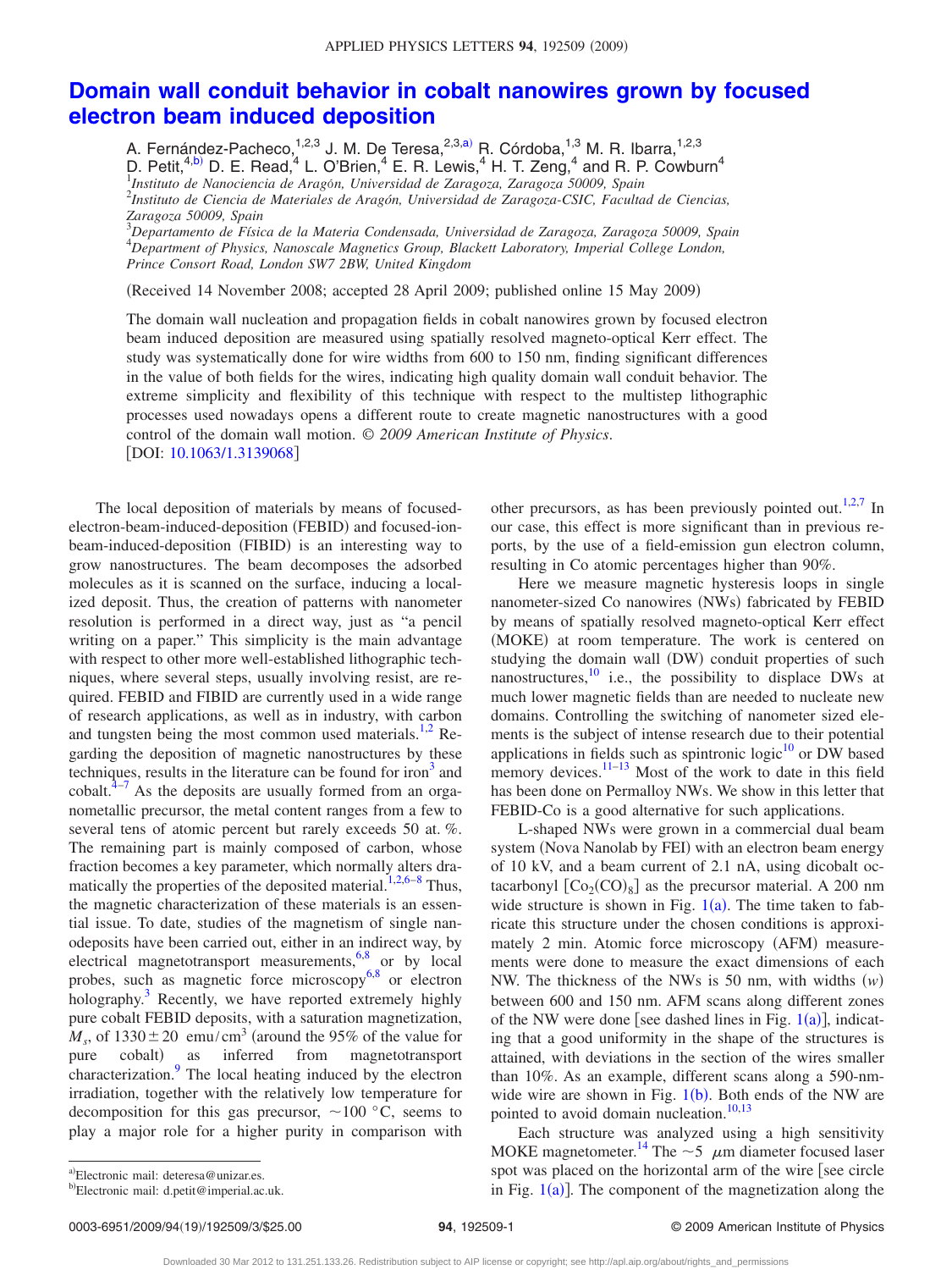<span id="page-2-0"></span>

FIG. 1. (Color online) (a) SEM image of a 200-nm-wide L-shaped cobalt NW. The circle represents the MOKE laser spot (not to scale). The dashed lines indicate the AFM profile scans done in different parts of the L-shaped NW. The inset shows a hysteresis loop of this NW obtained from a singleshot measurement. (b) Profile of a 590-nm-wide wire, measured by AFM in different parts of the structure and showing a good uniformity. The numbers associated to the different scan positions are indicated in (a). Lines are guides to the eye.

*x* axis was determined by measuring the longitudinal Kerr effect. A typical hysteresis loop is shown in the inset of Fig.  $1(a)$  $1(a)$ , corresponding to a single-sweep experiment. This MOKE setup has demonstrated a high sensitivity for Permalloy, around  $10^{-12}$  emu (Ref. [13](#page-3-9)). The signal to noise ratio is also very good in these experiments on Co NWs, allowing the clear observation of magnetic switching even in singleshot measurements.

Magnetization measurements along the direction perpendicular to the main axis of the NW (not shown here) revealed that saturation is not reached with the maximum field applied, of 400 Oe. This is in agreement with previous magnetoresistance measurements, $\frac{9}{9}$  where fields up to 10 kOe were necessary to align the magnetization in the transverse direction. We therefore confirm that the magnetization is completely aligned along the wire axis in the remanent state as a consequence of the shape anisotropy. The binary states can be associated to the two directions of the magnetization  $(+M<sub>s</sub>, -M<sub>s</sub>)$  along the easy axis.

To study the possible good control of DWs of the FEBID Co, a quadrupole electromagnet was used to apply two types of  $(H_x, H_y)$  magnetic field sequences at a frequency of 1  $Hz<sup>15</sup>$  In the first procedure, a DW is initially formed at the corner of the NW. In this case, magnetization reversal occurs by the propagation of this DW in the NW. In the second field sequence, no DW is formed at the corner, so the nucleation of a DW is required to reverse the magnetization. A schematic of the processes occurring in the L-shaped structure in

<span id="page-2-1"></span>

FIG. 2. (Color online) Left: MOKE determined magnetization hysteresis loops (solid lines) and corresponding field sequences (dashed lines) used to measure the propagation (a) and the nucleation field (c) for a 500-nm-wide NW. The arrows on the graphs indicate the sense of variation of the magnetization and the field as the routine is applied. Right: Schematic diagrams of magnetization configurations obtained during half a field cycle the other half cycle is identical, but with all fields reversed). External arrows show the applied magnetic field; internal arrows show the direction of magnetization in the nanostructure. The circle (not to scale) represents the MOKE laser spot. In (b) (propagation) the magnetic field generates a DW at the corner of the L-shaped NW. As  $H_x$  changes to negative values, this DW is propagated through the horizontal arm, switching its magnetization at −*HP*. The subsequent change of  $H<sub>v</sub>$  from positive to negative values again induces the generation of a DW in the corner. In (d) (nucleation), the external field saturates the magnetization along the NW. As  $H<sub>x</sub>$  is reversed to negative values, a reversed domain is nucleated when  $H_x = -H_N$ ; the magnetization in the horizontal arm switches and a DW is now present at the corner of the NW. The change of  $H<sub>v</sub>$  to positive values again saturates the magnetization along the NW, in the opposite direction to the initial configuration.

half a cycle (from positive to negative magnetic fields) is shown in Figs.  $2(b)$  $2(b)$  and  $2(d)$  for the two types of measurements. The other half of the cycle is symmetric. Hysteresis loops for the particular case *w*= 500 nm are shown in Fig. [2.](#page-2-1) To reduce the noise, 30 loops were averaged. In Fig.  $2(a)$  $2(a)$ , the DW initially formed at the corner is propagated through the horizontal NW, switching its magnetization when the socalled propagation field value  $(H_P=30 \text{ Oe})$  is reached. On the contrary, in Fig.  $2(c)$  $2(c)$  no DW is previously created at the corner. The reversal in this case happens at significant higher magnetic fields (at the nucleation field  $H_N$ =91 Oe).  $H_P$  and  $H_N$  are very different, with  $H_P \le H_N$ . This behavior is fundamental for possible applications of this material to devices which rely on the formation and control of DWs. It must be noticed that a small field offset in the *y*-direction was maintained in both sequences after the initialization of the magnetization, ensuring that the DW remains in the bottom of the structure and does not propagate in the *y*-direction.<sup>16</sup> This offset  $(H_y^{\text{off}})$  was chosen so that  $H_y^{\text{off}} > H_p$  for the wider NWs, and was maintained when measuring all the NWs for consistency. Systematic measurements of  $H_p$  and  $H_n$  as a function of  $H<sub>y</sub>$  show that this transverse offset has very little effect on the switching fields: a maximum variation of 15% was observed in  $H_p$  for a 150 nm wire when  $H_v$  varied between 20 and 80 Oe. The error bars on Fig. [3](#page-3-13) take into account this small effect.